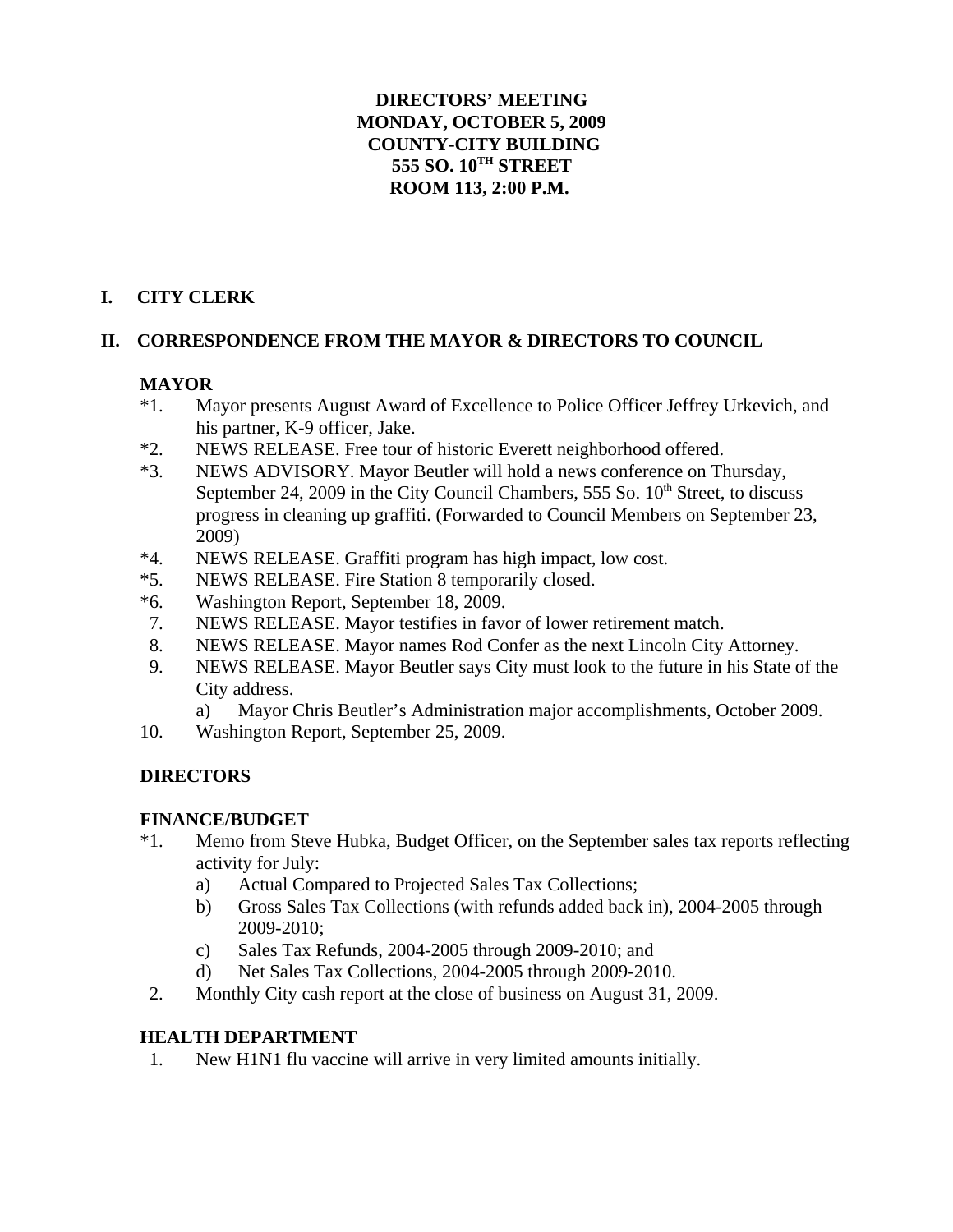#### **PLANNING DEPARTMENT**

\*1. Map of annexation by final plat. Effective: August 6, 2009, .30 acres.

### **PLANNING COMMISSION FINAL ACTION**

1. Special Permit No. 2022C. Drive-thru bank, South  $27<sup>th</sup>$  and Grainger Parkway. Resolution No. PC-01177.

### **III. COUNCIL RFI'S AND CITIZEN CORRESPONDENCE TO INDIVIDUAL COUNCIL MEMBERS**

#### **JON CAMP**

- 1. Information requested from presentation on the sustainability program from Milo Mumgaard:
	- a) Summary of relevant greenhouse gas emission numbers/population figures for Lincoln;
	- b) Overall and per capita targets, with a brief breakdown of those targets; and
	- c) Greenhouse gas emissions inventory report prepared in 1990 and 2005 by the Lincoln/Lancaster County Health Department.
- 2. Councilman Camp's request for letter distribution:
	- a) Letter received from Dale Gardner regarding City of Lincoln sidewalks.

### **IV. CORRESPONDENCE FROM CITIZENS TO COUNCIL**

- \*1. Emina Osmanovic email, through Kim Wands, in support of the Easterday program, not wanting the program to end.
- \*2. Correspondence from Dr. K. Wands strongly supporting the Easterday Day program.
- \*3. Email from Jodi Delozier commenting on the firefighters proposed contract.
- 4. Email from Sarah McClure. Vote no on proposed redevelopment proposal for Block 68 downtown.
- 5. Email from Elizabeth Korus. Vote no on proposed redevelopment proposal for Block 68 downtown.
- 6. Email from David Martin. Vote against the Block 68 redevelopment project.
- 7. Email from Paige Roberts. Vote against proposed redevelopment proposal for Bock 68 downtown.
- 8. Email from Cinnamon Dokken. Vote against amending the plan to accommodate Block 68 downtown.
- 9. Email from David Clark. Need a more specific plan for Block 68 downtown, vote against the proposed redevelopment.
- 10. Email from Jennifer M. Perry. Vote against the redevelopment proposal for Block 68 downtown.
- 11. Email from Kelly Zoz. Vote against the proposed redevelopment proposal for Block 68 downtown.

## **V. ADJOURNMENT**

#### **\* Held Over from September 28, 2009**

F:\FILES\CITYCOUN\WP\DA100509.wpdmmm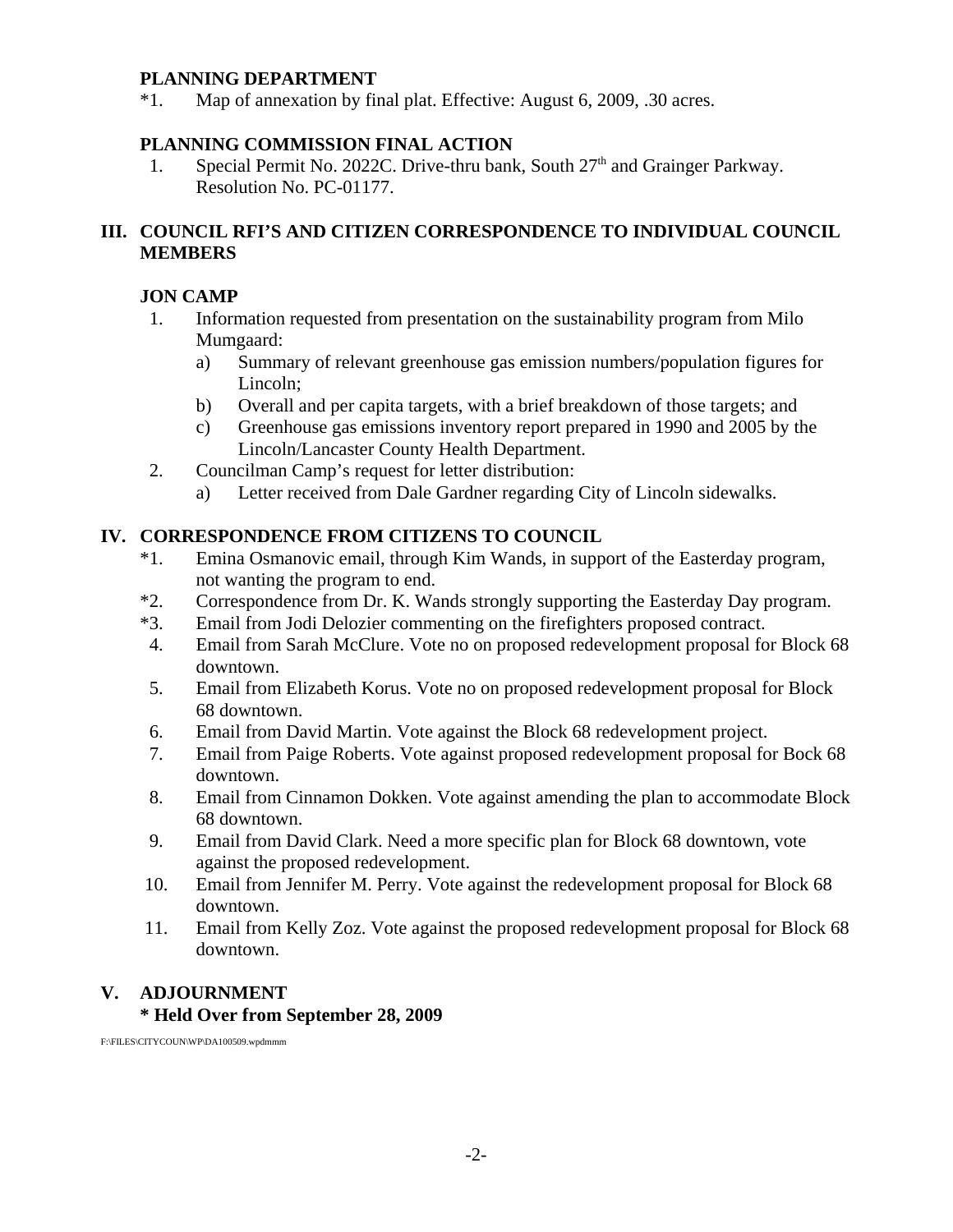### **DIRECTORS' MEETING MINUTES MONDAY, OCTOBER 5, 2009 2:00 p.m. COUNTY/CITY BUILDING CONFERENCE ROOM 113**

**Council Members Present:** Doug Emery, Chair; John Spatz, Vice-Chair; Jonathan Cook, Jayne Snyder**,** Jon Camp, Eugene (Gene) Carroll; - - **Absent:** Adam Hornung

**Others Present:** Rick Hoppe, Mayor's Office; City Clerk Joan Ross; Don Taute, Assistant City Attorney; and Tammy Grammer, City Council Secretary

Mr. Emery opened the meeting at 2:05 p.m. Location Announcement of the Nebraska Open Meetings Act: A Copy of the Nebraska Open Meetings Act is Located on the Wall at the Rear of this Room.

#### **I. CITY CLERK -**

City Clerk Joan Ross stated on their Agenda today, Items 4 & 5 will be called together. *[#4, Application of Bosselman, Inc. dba Pump & Pantry #9 for a Class D liquor license at 345 West O Street.; and #5, Manager application of Tana R. Witte for Bosselman, Inc. dba Pump & Pantry at 345 West O Street.]*

Reminder for Item 16, there is a Motion-To-Amend #1 to correct an error in the date that the employer contributions change will be effective. *[#16, 09-132, Adopting an amended and restated City of Lincoln Employees' Retirement Plan and Trust for civilian (non-uniformed service) employees providing for a change in employer contributions for employees hired after a date certain and adopting IRS Interim Amendments No. 1 and No. 2.]*

She did hear the request on Item 28, so she'll be ready with that stuff. See that discussion under "II. Mayor". *[#28, 09-100, Amending Chapter 2.76 of the Lincoln Municipal Code relating to the City's Personnel System by amending the Title Page to delete Section 2.76.160 Compensation Plan, Variable Merit Pay Plan; amending Section 2.76.040 Definitions, to define Excluded Employee; amending Section 2.76.130 Position and Pay Range Allocation, relating to Excluded Employees; amending Section 2.76.135 Merit Pay Plan Established, to include Excluded Employees and increase the maximum number of merit pay steps; amending Section 2.76.145 Merit Pay Plan, Administration and Requirements for Advancement, to include the newly defined Excluded Employees; amending Section 2.76.150 Merit Pay Plan, Pay Increases for Exceptional Service, to include the newly defined Excluded Employees; amending 2.76.155 Longevity Pay to adjust the annual longevity pay plan relating to certain "N" and Excluded Employees; deleting all of Section 2.76.160 Variable Merit Pay Plan; amending Section 2.76.175 Promotion, Transfer, Demotion or Temporary Promotion relating to the newly defined Excluded*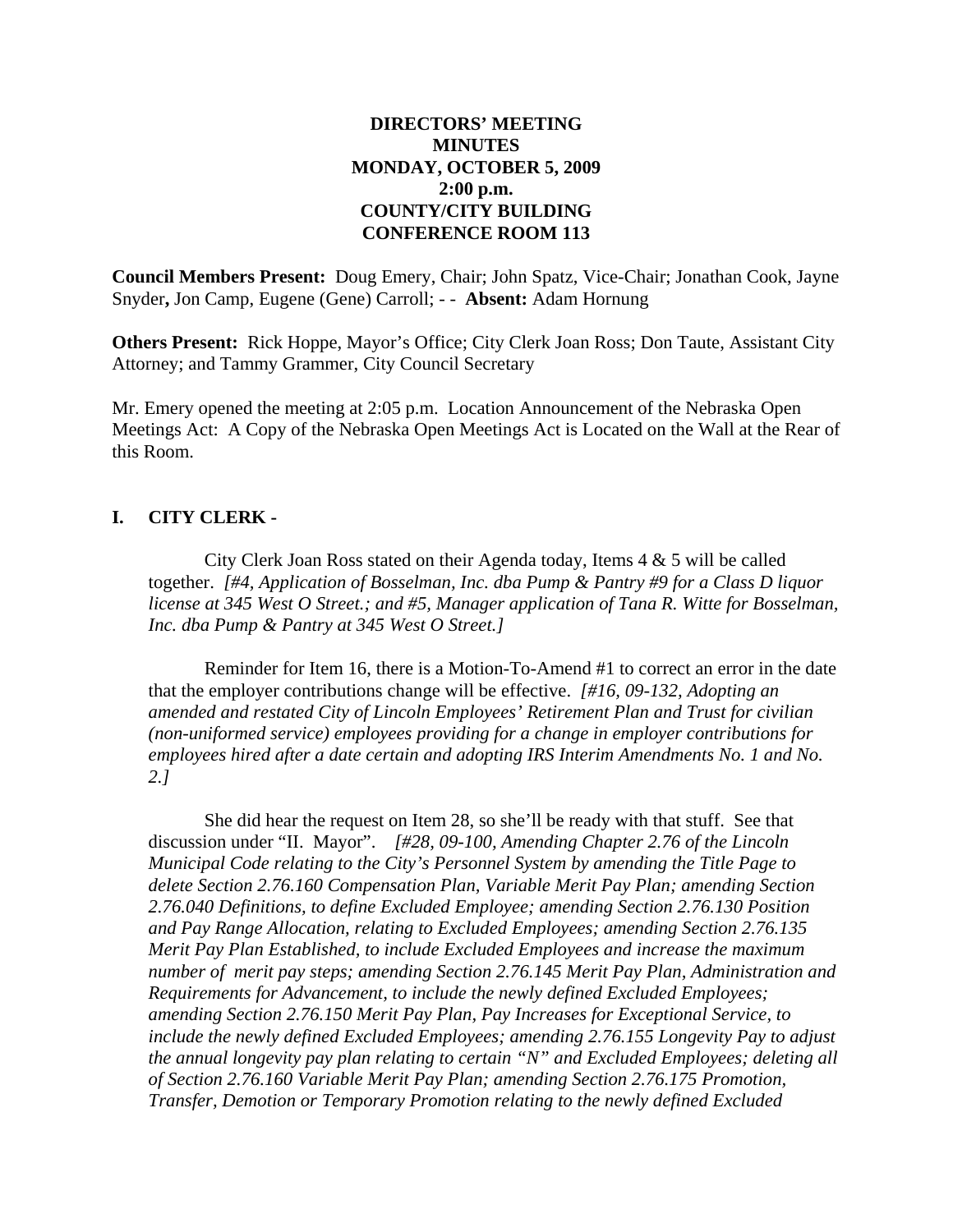*Employees; amending Section 2.76.200 Temporary Assignment to a Higher Classification relating to the newly defined Excluded Employees; amending Section 2.76.380 Sick Leave with Pay, as it relates to employees with a pay range prefixed by M, A, C, E, N, or X; and amending Section 2.76.395 Vacation Leave with Pay as it relates to employees with a pay range prefixed by M; and repealing 2.76 Title Page and Sections 2.76.040, 2.76.130, 2.76.135, 2.76.145, 2.76.150, 2.76.155, 2.76.160, 2.76.175, 2.76.200, 2.76.380, and 2.76.395 of the Lincoln Municipal Code as hitherto existing.]*

#### **II. CORRESPONDENCE FROM THE MAYOR & DIRECTORS TO COUNCIL** -

#### **MAYOR -**

Rick Hoppe stated in regards to Item 28 on pending the Motion-To-Amend #2 this is a little bit of a hang over from the 'M' Class contract. It's the excluded classes in dealing with their pay ranges and implementing a step pay program. Since, it is not related to the 'M' class contract directly, they were hoping that they might be able to go ahead and move this item forward.

Don Taute (Assistant City Attorney) stated this is the one he mentioned last week that they could have acted on, but they just all got put over because they have no idea how long it is going to be before the issue with the 'M' contract comes back before Council or there's another proposal to be considered. The longer this takes the more you get retro pay because this effects 35 people, there are 15 "E's" and 20 "X's". Mr. Taute stated he's requesting to take this off pending, bring it forward for next week and move it forward so they can make the adjustments for the 20 people who have a little bit of longevity pay coming. These are getting held up by vertu of this being caught in the wake of the 'M' class matter. Mr. Carroll stated he will bring this forward.

Rick Hoppe announced it's that time of the year for the Mayor's Cup Charitable Giving Campaign. It starts October  $12<sup>th</sup>$  and runs through November  $6<sup>th</sup>$  and this year we are participating with our friends in the County and having combined teams of County and City departments. The City Council have week one, October  $12<sup>th</sup>$  through October  $16<sup>th</sup>$ , you're part of the "For A Few Dollars More" team and going against "The Magnificent Seven". This year's theme is "Life is not a dress rehearsal". *(See Attachment 'A')* 

- \*1. Mayor presents August Award of Excellence to Police Officer Jeffrey Urkevich, and his partner, K-9 officer, Jake. - NO COMMENTS
- \*2. NEWS RELEASE RE: Free tour of historic Everett neighborhood offered. NO **COMMENTS**
- \*3. NEWS ADVISORY RE: Mayor Beutler will hold a news conference on 09/24/09 to discuss progress in cleaning up graffiti (Forwarded to Council on 09/23/09). - NO **COMMENTS**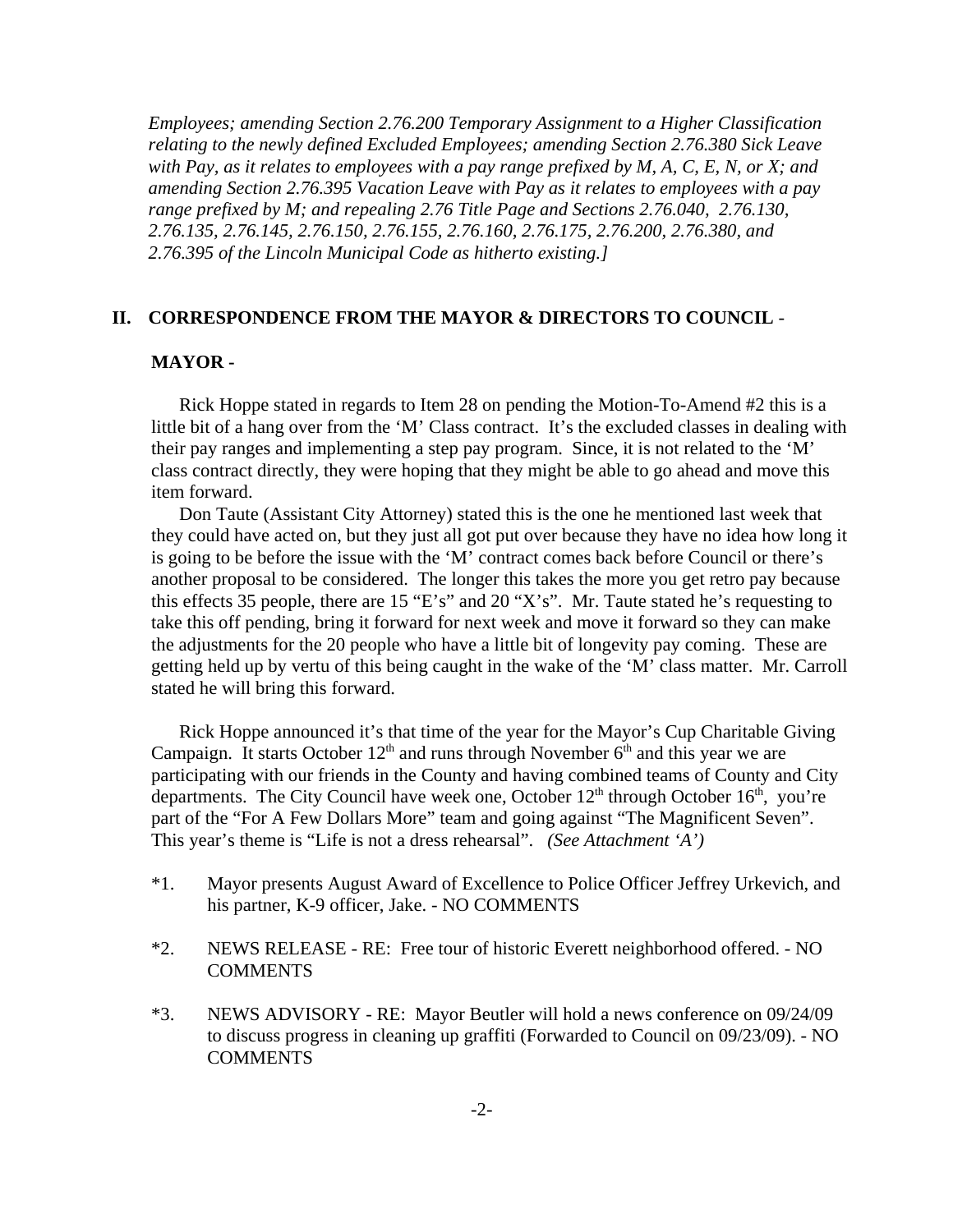- \*4. NEWS RELEASE RE: Graffiti program has high impact, low cost. NO **COMMENTS**
- \*5. NEWS RELEASE RE: Fire Station 8 temporarily closed. NO COMMENTS
- \*6. Washington Report September 18, 2009. NO COMMENTS
- 7. NEWS RELEASE RE: Mayor testifies in favor of lower retirement match. NO **COMMENTS**
- 8. NEWS RELEASE RE: Mayor names Rod Confer as the next Lincoln City Attorney. - NO COMMENTS
- 9. NEWS RELEASE RE: Mayor Beutler says City must look to the future in his State of the City address. - NO COMMENTS
- 10. Washington Report September 25, 2009. NO COMMENTS

## **DIRECTORS -** No Comments

#### **FINANCE/BUDGET** -

- \*1. Memo from Steve Hubka, Budget Officer, on the September sales tax reports reflecting activity for July: - - - - NO COMMENTS
	- a.) Actual Compared to Projected Sales Tax Collections;
	- b.) Gross Sales Tax Collections (with refunds added back in), 2004-2005 through 2009-2010;
	- c.) Sales Tax Refunds, 2004-2005 through 2009-2010; and
	- d.) Net Sales Tax Collections, 2004-2005 through 2009-2010.
- 2. Monthly City cash report at the close of business on 08/31/09. NO COMMENTS

#### **HEALTH -**

1. New H1N1 flu vaccine will arrive in very limited amounts initially. - NO **COMMENTS** 

### **PLANNING** -

\*1. Map of annexation by final plat - Effective: 08/06/09 - 30 acres. - NO COMMENTS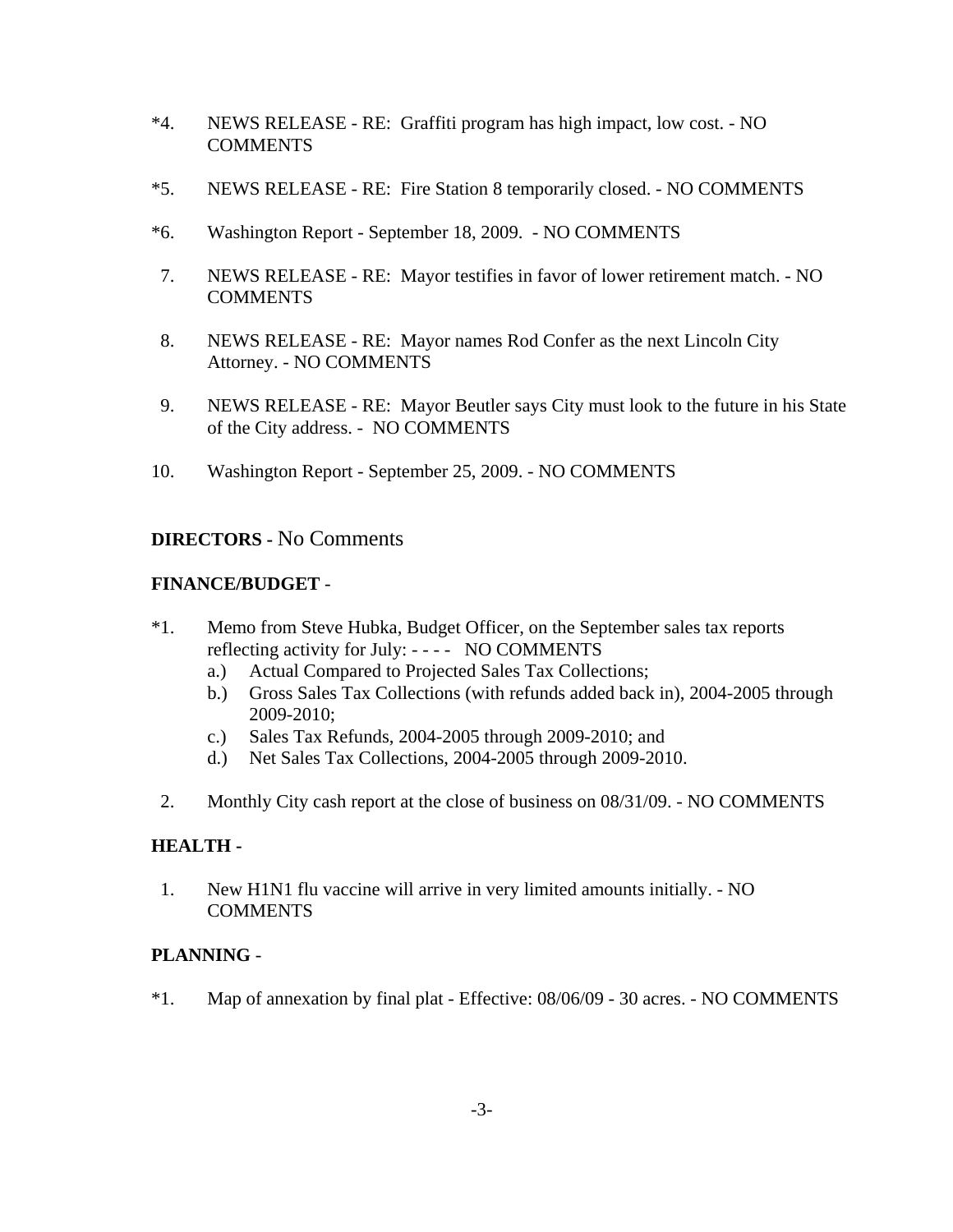#### **PLANNING COMMISSION FINAL ACTION .....**

1. Special Permit #2022C - Drive-thru bank, South  $27<sup>th</sup>$  & Grainger Parkway -Resolution No. PC-01177. - NO COMMENTS

#### **III. COUNCIL RFI'S AND CITIZEN CORRESPONDENCE TO INDIVIDUAL COUNCIL MEMBERS -**

**JON CAMP - Mr.** Camp mentioned that he sent some memos and e-mails out.

- 1. Information requested from presentation on the sustainability program from Milo Mumgaard: - - - NO COMMENTS
	- a.) Summary of relevant greenhouse gas emission numbers/population figures for Lincoln;
	- b.) Overall and per capita targets, with a brief breakdown of those targets; and
	- c.) Greenhouse gas emissions inventory report prepared in 1990 and 2005 by the Lincoln/Lancaster County Health Department.
- 2. Councilman Camp's request for letter distribution: - NO COMMENTS
	- a.) Letter received from Dale Gardner regarding City of Lincoln sidewalks.

#### **GENE CARROLL -**

Mr. Carroll stated he would like to speak with Greg MacLean (Public Works & Utilities Director) after the Directors' Meeting today.

### **JONATHAN COOK -** No Comments

#### **DOUG EMERY -**

Mr. Emery stated he would like to speak with Greg MacLean (Public Works & Utilities Director) after the Directors' Meeting today.

**ADAM HORNUNG -** Absent

**JAYNE SNYDER -** No Comments

**JOHN SPATZ -** No Comments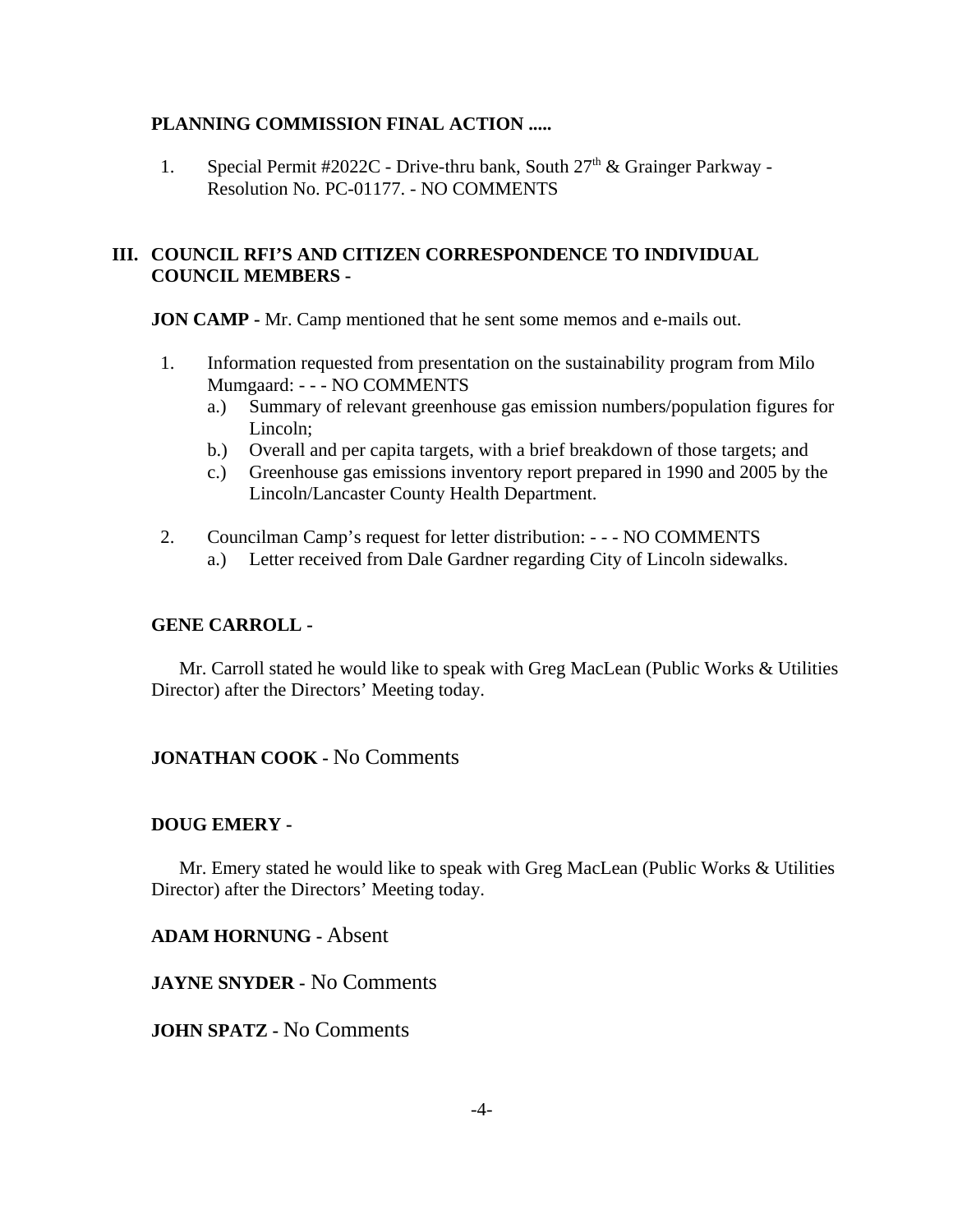#### **IV. CORRESPONDENCE FROM CITIZENS TO COUNCIL -**

- \*1. Emina Osmanovic email, through Kim Wands, in support of the Easterday program, not wanting the program to end. - NO COMMENTS
- \*2. Correspondence from Dr. K. Wands strongly supporting the Easterday Day program. - NO COMMENTS
- \*3. Email from Jodi Delozier commenting on the firefighters proposed contract. NO **COMMENTS**
- 4. Email from Sarah McClure. Vote no on proposed redevelopment proposal for Block 68 downtown. - NO COMMENTS
- 5. Email from Elizabeth Korus. Vote no on proposed redevelopment proposal for Block 68 downtown. - NO COMMENTS
- 6. Email from David Martin. Vote against the Block 68 redevelopment project. NO **COMMENTS**
- 7. Email from Paige Roberts. Vote against proposed redevelopment proposal for Bock 68 downtown. - NO COMMENTS
- 8. Email from Cinnamon Dokken. Vote against amending the plan to accommodate Block 68 downtown. - NO COMMENTS
- 9. Email from David Clark. Need a more specific plan for Block 68 downtown, vote against the proposed redevelopment. - NO COMMENTS
- 10. Email from Jennifer M. Perry. Vote against the redevelopment proposal for Block 68 downtown. - NO COMMENTS
- 11. Email from Kelly Zoz. Vote against the proposed redevelopment proposal for Block 68 downtown. - NO COMMENTS

# **ADDENDUM - (For October 5th)**

### **I. CITY CLERK -** None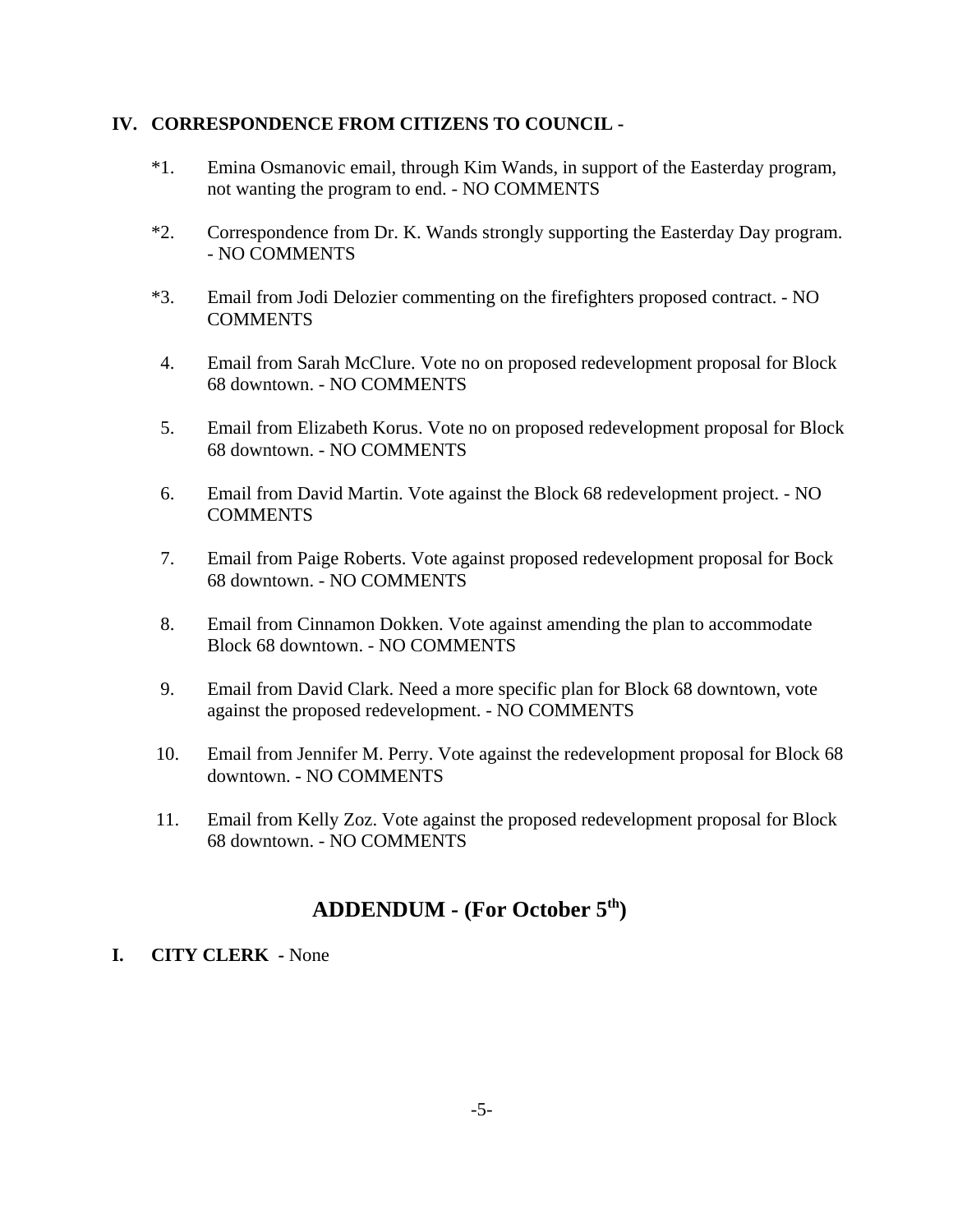#### **II. CORRESPONDENCE FROM THE MAYOR & DIRECTORS TO COUNCIL** -

#### **MAYOR -**

- 1. NEWS RELEASE RE: Mayor Beutler's Public Schedule for Week of October 3, 2009 through October 9, 2009 - Schedule subject to change. - NO COMMENTS
- 2. NEWS RELEASE RE: Mayor Encourages Public To Participate In "International Walk To School Day". - NO COMMENTS

### **DIRECTORS -**

#### **LIBRARY -**

1. NEWS RELEASE - RE: Parent-Child Book Groups Offered at Lincoln City Libraries. - NO COMMENTS

#### **PERSONNEL -**

1. E-Mail from Bill Kostner - RE: Lincoln's Walking Kick-Off walks. - NO COMMENTS

### **III. COUNCIL RFI'S & CITIZENS CORRESPONDENCE TO INDIVIDUAL COUNCIL MEMBERS -**

#### **JON CAMP -**

- 1. E-Mail from David Pauley sent to Greg MacLean, Public Works & Utilities Director RE: Local Movers parking on S. 26<sup>th</sup> Street. - NO COMMENTS
- 2. E-Mail to Dave Landis, Urban Development Director RE: Parking Meter Poles. NO **COMMENTS**

#### **IV. CORRESPONDENCE FROM CITIZENS TO COUNCIL -** None

[End of Addendum]

#### **V. MEETING ADJOURNED - Approximately at 2:11 p.m.**

#### **\*HELD OVER FROM SEPTEMBER 28, 2009.**

dm100509/tjg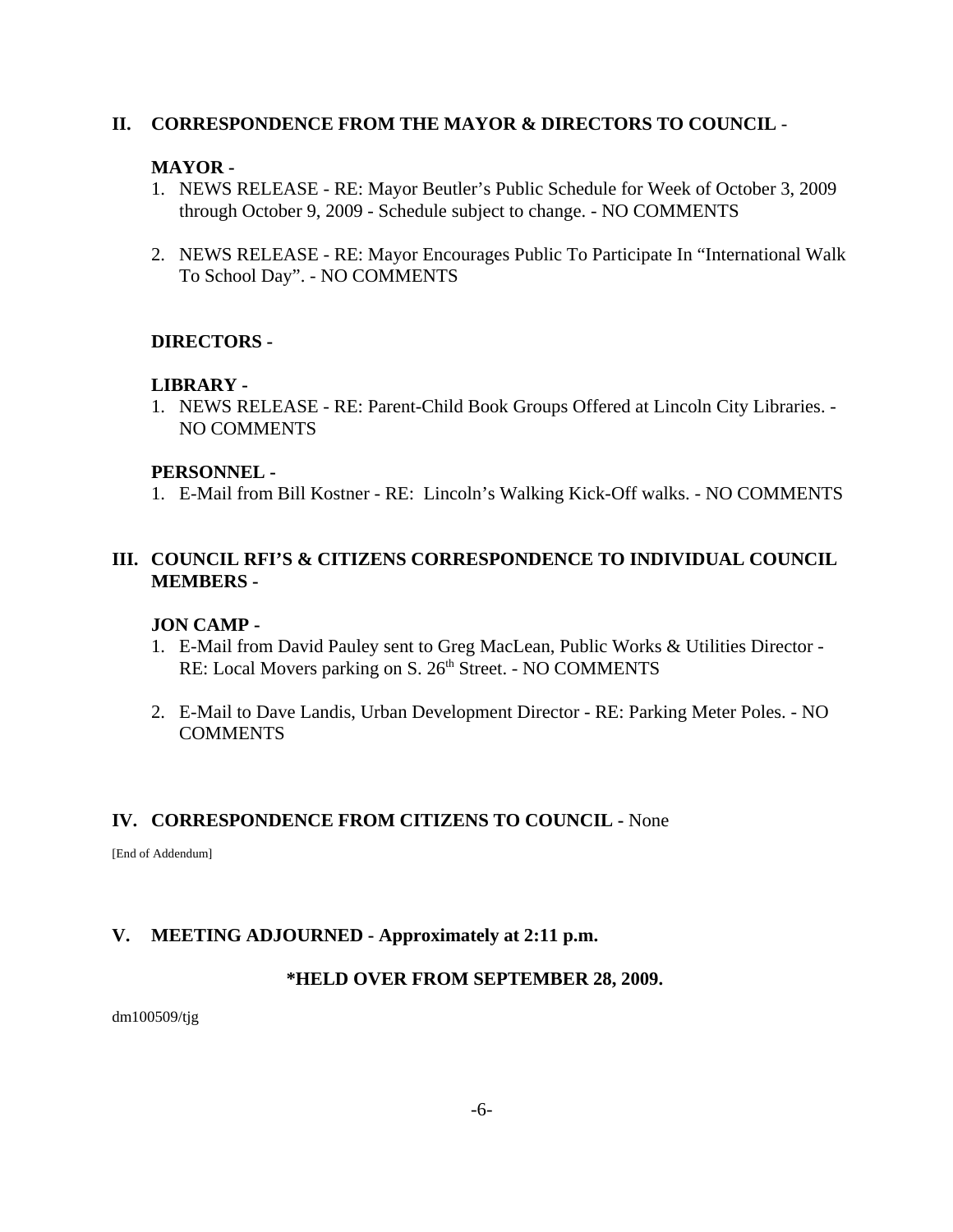#### The Third Annual Mayor's Cup Charitable Giving Campaign

WHAT: A fun competition to encourage donations by City and County Departments to the Charitable Giving campaign (United Way, Community Health Charities, Community Services Fund) and the non-profits they support. This year's theme is "Life is not a dress rehearsal," using movie themes to group like-sized departments in competition.

WHY: Because Lincoln has needs that can only be met by charitable giving. We hope you will join your colleagues in showing Lincoln that City and County government employees are doing our part to help keep Lincoln a great place for all our citizens.

 $WHO$ : You and the colleagues in your department. Each department is grouped into a "team." Your team will compete against other teams in two separate competitions.

FORMAT: The first competition is a head-to-head battle against another department during a one-week period. The winning department will be the one with the highest percentage of employees who choose to donate that week. If your department has 100 employees and 60 give, your team beats the department that has 1000 employees and 300 givers. Directors are encouraged to provide a prize if your department is the winner during your campaign week. This could be an extra casual day, a gift card, pizza for lunch, whatever you wish. In 2008, Public Works won the overall prize and two senior staff members shaved their heads. Radical, but it worked.

The second competition is for the Mayor's Cup, a traveling trophy that will be inscribed with the name of the winning department and reside for a year with that department. The team with the greatest percentage increase of number of employees, from last year, who give to the City-County Charitable Giving campaign during the entire campaign wins the Cup.

#### The Teams & Schedule:

| Oct. 8th- | Charitable Giving Kick-Off Pep Rally & Luncheon<br>Auld Rec Center, 3140 Sumner Street. 11:30 a.m. - 1:00 p.m.                                         |
|-----------|--------------------------------------------------------------------------------------------------------------------------------------------------------|
| Oct 12-16 | Game 1: List attached<br>"The Magnificent Seven" vs "For A Few Dollars More"<br>"Stand By Me" vs "The Miracle Workers"<br>"Transformers"" vs "Tin Cup" |
| Oct 19-23 | Game 2: List attached<br>"Smokey and the Bandit" vs Grumpy Old Men (And Women)"                                                                        |
| Oct 26-30 | Game 3: List attached<br>"Wizard of Oz" vs "The Producers"                                                                                             |
| Nov $2-6$ | Game 4: List attached<br>"Good Will Hunting" vs "The Road Warriors                                                                                     |

The winning departments in each category will be announced November 9th, during the City Council Meeting and on November 10<sup>th</sup>, during the County Commissioners Meeting.

| Group breakdown            |                                |         |
|----------------------------|--------------------------------|---------|
| Small group $-49 \&$ under | Large group -                  | 100-150 |
| Medium group - 50-100      | $Ex\text{ Large group} - 150+$ |         |